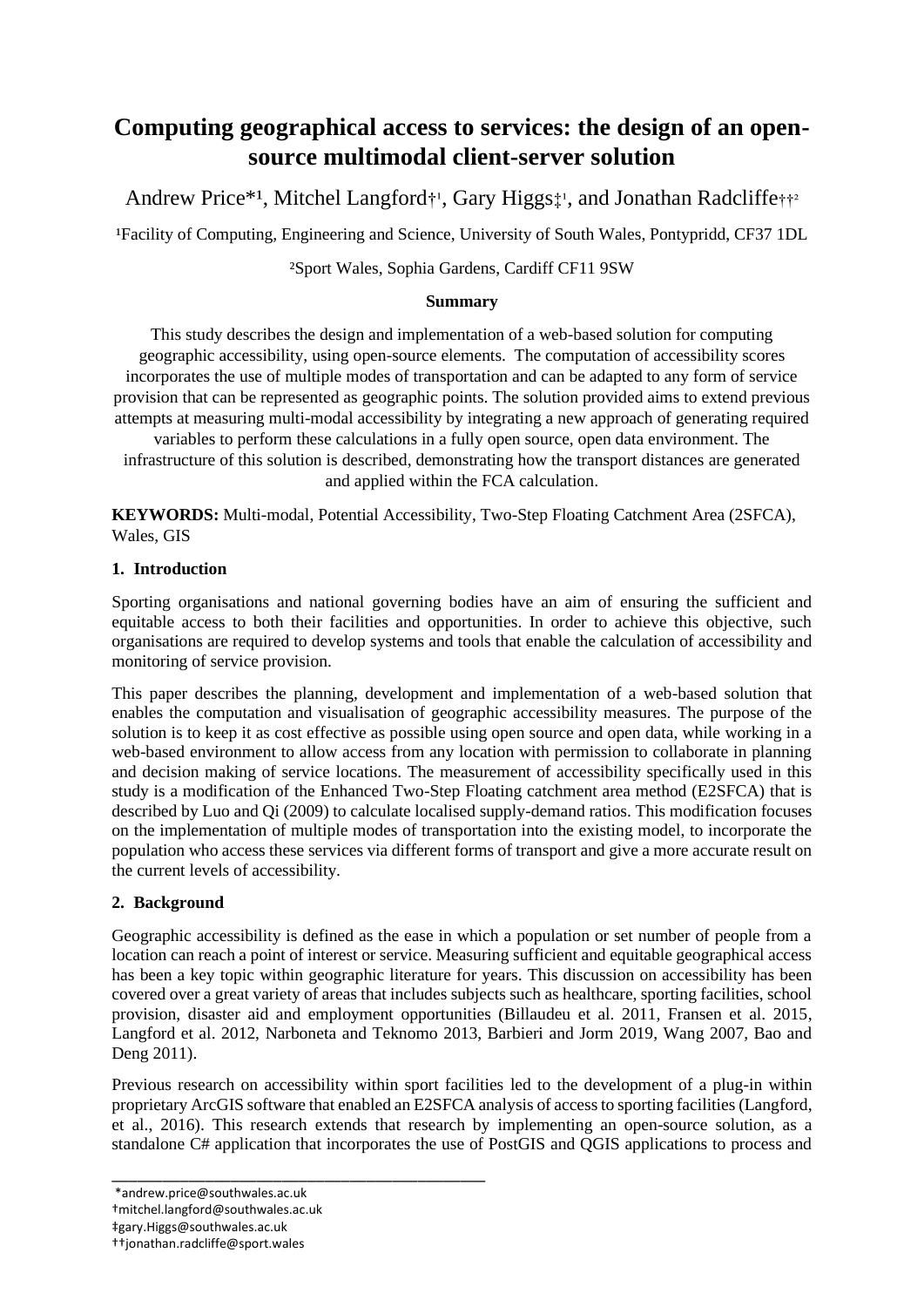visualise the data. This work continues the open-source elements, while implementing the advantages of a web-based environment and multi-modal capabilities for a more accurate representation of current accessibility.

## **3. Data and Methods**

Although the solution can calculate multiple accessibility models, the model used within this study is a variation of the E2SFCA model that implements a method of including additional modes of transport proposed by Langford et al. (2016). This model allows for any number of transport types to be accommodated into the calculation by incorporating times and distancesfor different modes of transport generated by a route planner.

There are several route planners available, some through paid services and subscriptions which maintain and supply their own data for bus networks and times such as Google Maps API (2021) and Baidu Maps (2021). Alternatives include OpenTripPlanner (2021), Open-Source Routing Machine (OSRM, 2021) or pgRouting (2021). The route planner used within this study is OpenTripPlanner (OTP) which has been previously been shown to prove useful when measuring distances for different modes of transport (Tsalamanis 2018, Owen & Levinson 2015, El-Geneidy et al. 2016). OTP is built on a graph that is generated using GTFS data that consists of bus times and routes, along with an open street map road network (Geofabrik 2021). The GTFS data in this study has been generated from Traveline Data (2021).

Finally, during the duration of this project, the supply points and services for testing were supplied by a national sporting organisation in Wales (Welsh Gymnastics). Although these were used during testing, any form of service provision with geographic points of access may be used in place of these service locations. The population demand points are based on census estimated population data. These can be at any level, including output area (OA), lower super output area (LSOA) and middle super output area geographic areas (MSOA).

### **4. System Design**

The systems infrastructure, and the processes involved are outlined in figure 1. The structure mainly comprises of four primary components. The first of these components is the web-based interface that uses HTML/CSS for interface development. JavaScript is used for the client-side data processing during the interaction. The second component is a server that contains PHP coding that enables server-side data processing. The server is responsible for communicating between the web-browser interface and the remaining two components that allow for the data processing. The third component, is the route planner OpenTripPlanner for generating the distances, using its REST API, to produce JSON data to be extracted. The final component in the system is a PostgreSQL spatial database, that is used to house all the geographic data along with using its PostGIS extension for its geospatial analysis functionality.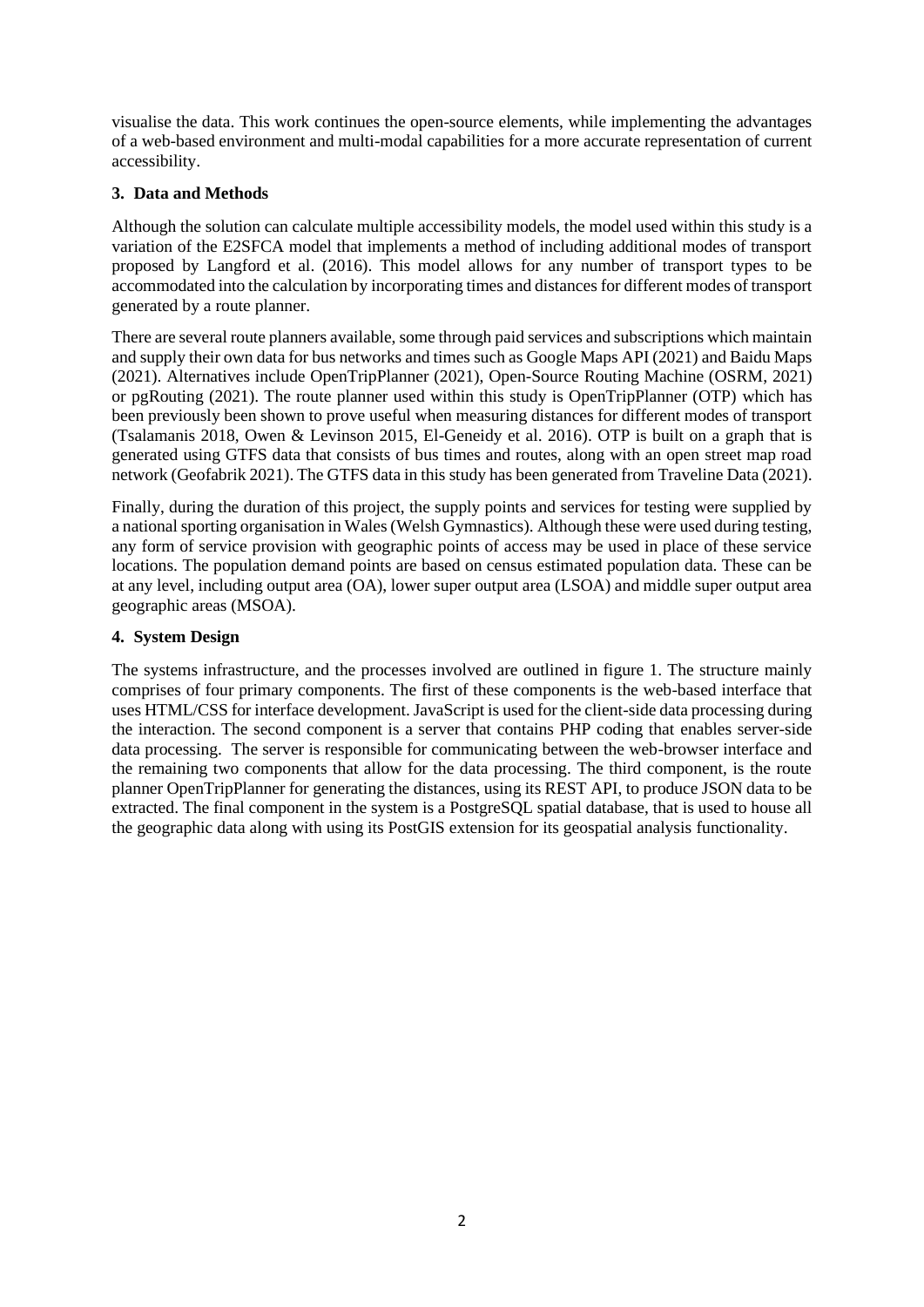

**Figure 1**: The infrastructure of the open-source web-based solution.

Following Figure 1, the workflow of the model involves:

- a. A system user interacts with the web-browser interface (a) to input the desired values and modelling parameters of the initial calculation in the initial setup. The browser interacts with the web server holding each of the PHP Scripts. The initial setup is used to set a limit on the calculation to prevent unnecessary calculation of facilities and demand points.
- b. The supply points (in this study the gymnastics facilities) and demand points (populationweighted centroids) within the Postgres Database (c) are extracted by the web server script (b) that generates an origin to destination (OD) matrix of each point within the desired parameters using PostGIS to calculate those points falling within a straight-line distance catchment. Figure 2 shows the interface used to set these parameters.
- c. The PHP script (d) then loops through the OD matrix creating a URL string to query OTPs REST API (e) build on the graph that contains the GTFS and road network data (f). The URL string contains coordinates of the supply and demand locations to do this. OPT responds with JSON data of each journey for each of the modes of transport selected. The script (d) then extracts these journey distances and times and places them into a new table in the PostgreSQL database.
- d. As the public transport returns several journeys that range in different bus companies and routes, a filtering script (g) is required to select the shortest distance (or based on other parameters the user may wish such as most cost effective etc). With the public transport distances filtered, all modes of transport journey times and distances are added to the OD matrix.
- e. The user is now able to perform the calculation using the OD matrix with the journeys and times. Script (h) builds a SQL string using the parameters entered in Figure 3. The SQL string is then applied to the PostgreSQL database to generate the scores of each demand location.
- f. Using the script (i) the user is able to select the data to display on the leaflet web-map (j) and interact with the data as shown in figure 4.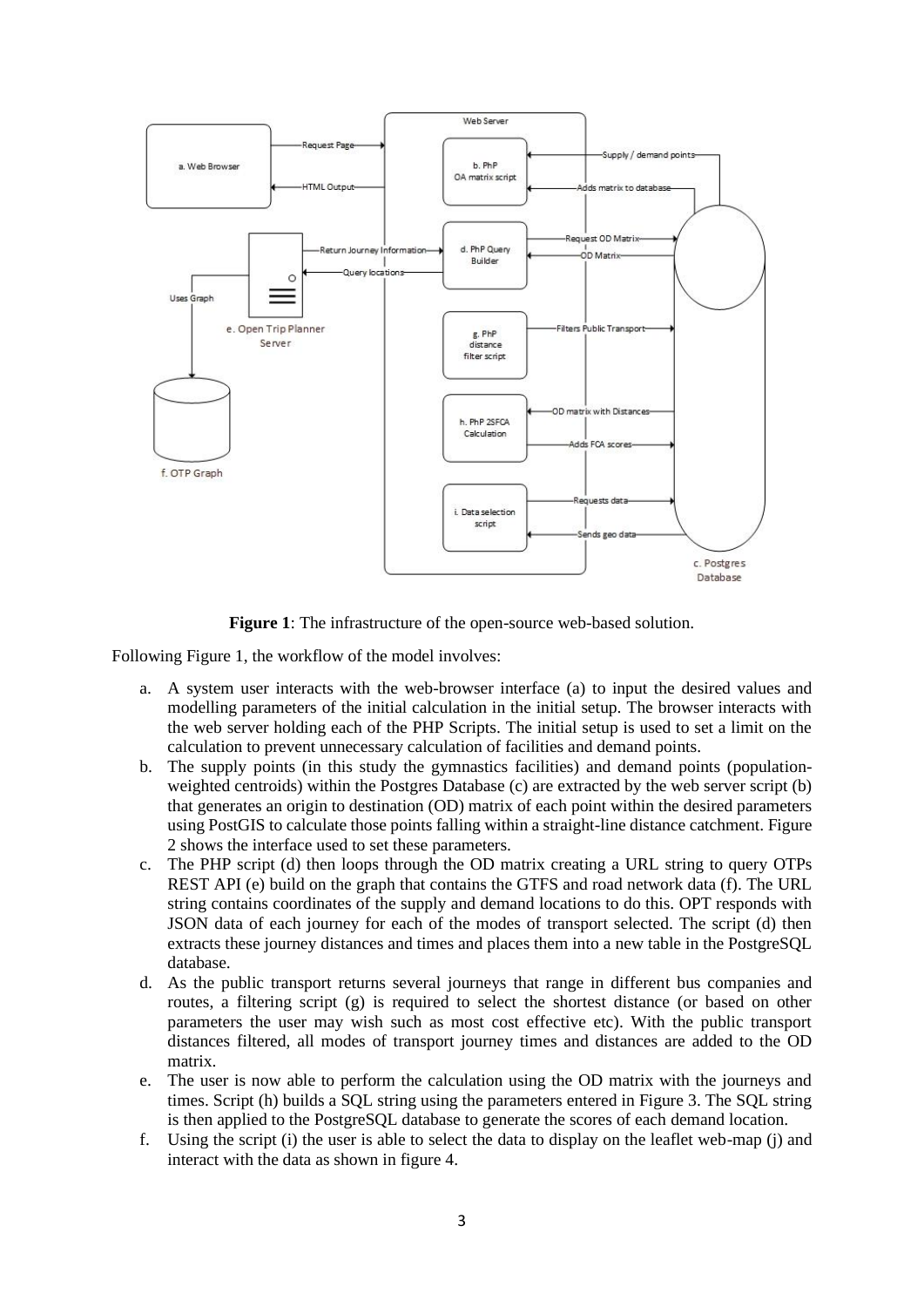

**Figure 2**: The origin to destination matrix builder user interface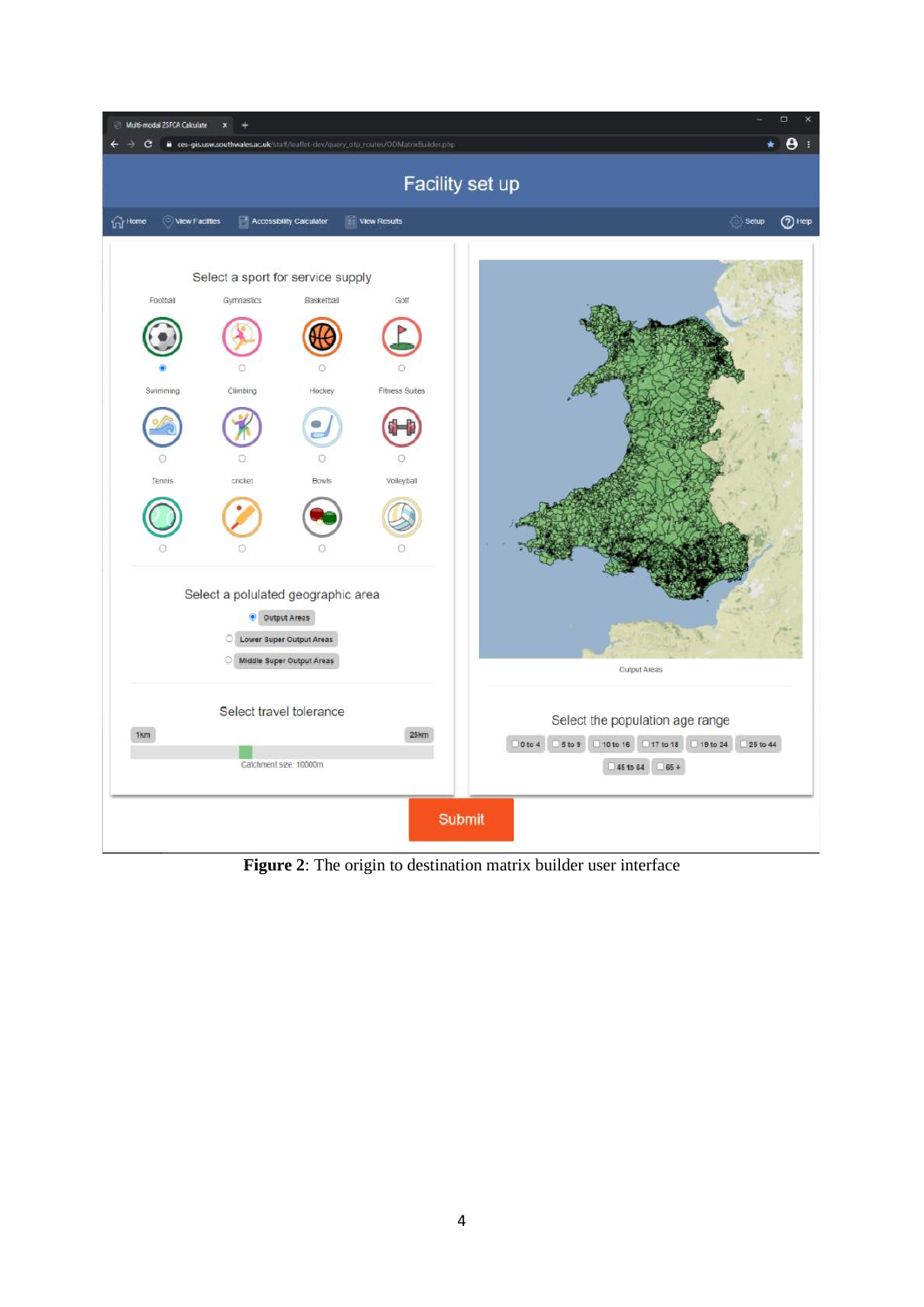| <b>S</b> Journey Calc<br>$\times$                                                                                               | $\Box$<br>$\times$                |  |
|---------------------------------------------------------------------------------------------------------------------------------|-----------------------------------|--|
| e ces-gis.usw.southwales.ac.uk/staff/leaflet-dev/query_otp_routes/SetCalcType.php<br>C                                          | $\boldsymbol{\Theta}$<br>☆<br>- ÷ |  |
| <b>Accessibility Calculator</b>                                                                                                 |                                   |  |
| $\widehat{h}$ Home<br><b>Accessibility Calculator</b><br><b>II</b> View Results<br>◯ View Facilties                             | {ੋ} Setup<br>$(2)$ Help           |  |
| Calculating the accessibility for the following:<br>Facility Type - gymnastics facilities<br>Demand - msoa populated centroids" |                                   |  |
| Select the modes of transport you wish to include in the accessibility calculation.                                             | <b>Bus</b>                        |  |
|                                                                                                                                 | 0%                                |  |
| Private<br>Public<br><b>Bicycle</b><br>Walking<br>匝<br>ക്<br>恕<br>Х                                                             | Car                               |  |
| n                                                                                                                               | 0%                                |  |
|                                                                                                                                 | <b>Bike</b>                       |  |
|                                                                                                                                 |                                   |  |
|                                                                                                                                 | 0%                                |  |
|                                                                                                                                 | Walk                              |  |
| 600 Minutes<br>5 Minutes                                                                                                        | 0%                                |  |
| Catchment size: 25 mins                                                                                                         | total % of population left: 0     |  |
| <b>Submit</b><br>$\bullet$<br><b>Linear Decay</b><br>No Decay<br>$\overline{\phantom{a}}$                                       |                                   |  |

**Figure 3** The accessibility calculation interface.



**Figure 4** The interactive web map interface generated using the data calculated from the accessibility calculator.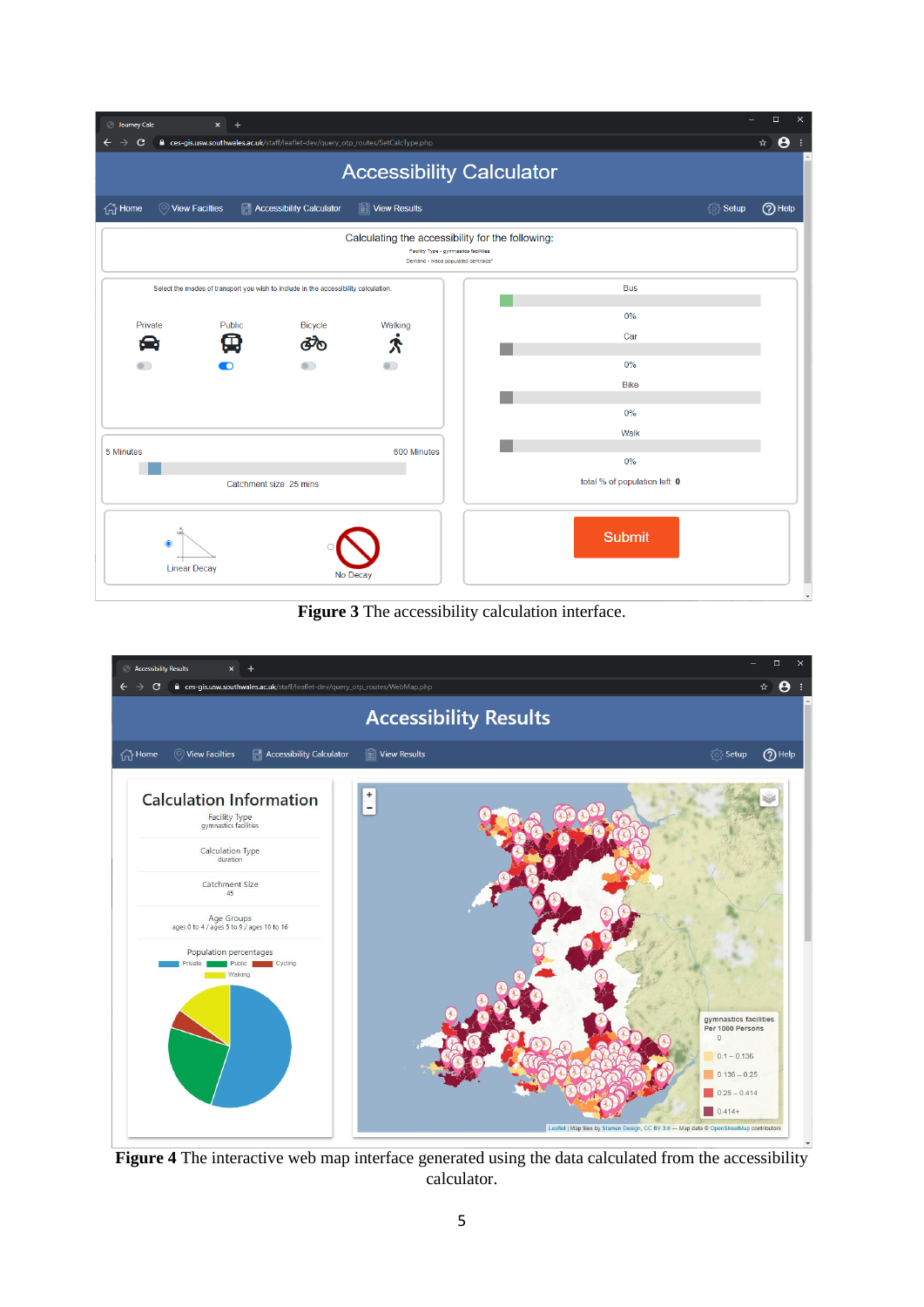#### **5. Results and Discussion**

The methods that have been applied within this study have extended previous approaches of measuring accessibility based around single modes of transport often within distance-based or cumulative opportunity-based techniques. Each mode of transport also uses the same road network, removing the need of maintaining multiple datasets for each mode of transport. Furthermore, the accessibility model used allows for any number of transport modes to be included as long as the route planner is capable of adding that form of transport.

With the help of potential users in Sport Wales, interfaces are designed for policy makers not necessarily familiar with GIS tools by hiding the complexity of the interaction and by providing appropriate guidance and help in implementing the models. The components used, including the web mapping API are open source which, together with the use of open data, lowers the cost of maintaining the service this solution offers in contrast to the use of tools such as Google Maps or Baidu Maps. The design of the system has gone through several iterations with full evaluation of possible solutions at each design stage. This will be discussed in further detail in the presentation.

Future work involves implementing additional functionality that aids in planning of service provision. An example being a "what if" scenario where a user simply clicks on a location to add a new facility or modify a current facility and the accessibility is recalculated with the new or modified facility to view the impact in access for that geographic location.

#### **6. Acknowledgements**

The research presented here is supported by a KESS 2 funded PhD scholarship part funded by Sport.

Knowledge Economy Skills Scholarship (KESS 2) is a pan-Wales higher-level skills initiative led by Bangor University on behalf of the HE sector in Wales. It is part funded by the Welsh Government's European Social Fund (ESF) convergence programme for West Wales and the Valleys.

#### **References**

Baidu, 2021. Baidu Maps API. [Online] Available at: https://map.baidu.com/@11590057.96,4489812.75,4z [Accessed 09 02 2021].

Bao, D. & Deng, W., 2011. The application of job accessibility measure model in China's major cities. s.l., TMEE, p. 1872–1876.

Barbieri, S. & Jorm, L., 2019. Travel times to hospitals in Australia. Scientific Data, 6(1), pp. 1-6. Billaudeau, N. et al., 2011. Investigating disparities in spatial accessibility to and characteristics of sport facilities: Direction, strength, and spatial scale of associations with area income. Health and Place, 17(1), pp. 114-121.

El-Geneidy, A. et al., 2016. The cost of equity: Assessing transit accessibility and social disparity using total travel cost. Transport of Research Part A, Volume 91, pp. 302-316.

Fransen, K., Neutens, T., De Maeyer, P. & Deruyter, G., 2015. A commuter-based two-step floating catchment area method for measuring spatial accessibility fo daycare centers. Health and Place, Volume 32, pp. 65-73.

Geofabrik, 2021. Geofabrik. [Online] Available at: http://www.geofabrik.de/ [Accessed 09 02 2021].

Google, 2021. Google Maps Platform. [Online]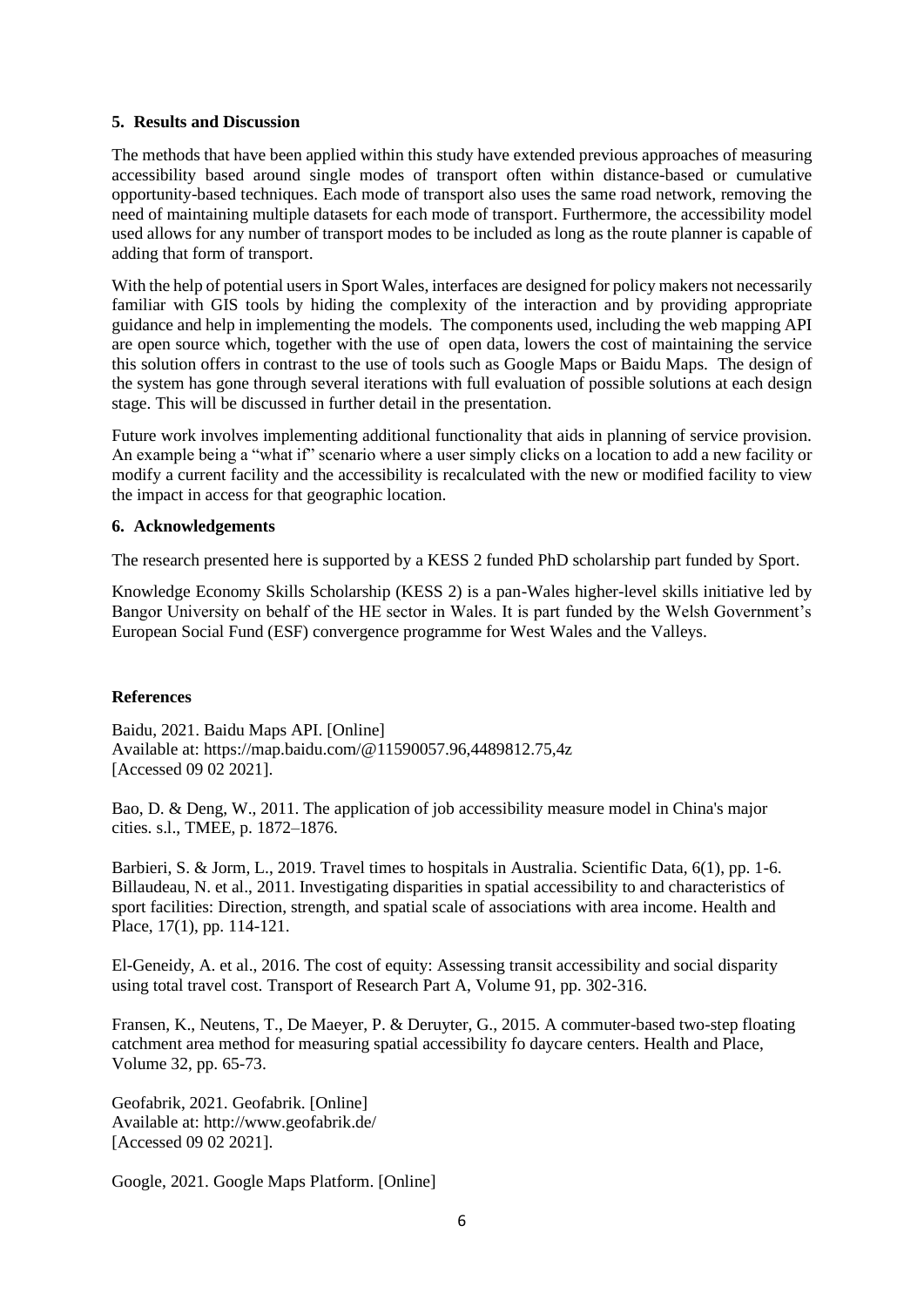Available at: https://developers.google.com/maps [Accessed 09 02 2021].

Langford, M., Fry, R. & Higgs, G., 2012. Measuring transit system accessibility using a modified two-step floating catchment technique. nternational Journal of Geographical Information Science, 26(2), pp. 193-214.

Langford, M., Higgs, G. & Fry, R., 2016. Multi-modal two-step floating catchment area analysis of primary health care accessibility. Health & Place, 38(1), pp. 70 - 81.

Narboneta, C. G. & Teknomo, K., 2013. OpenTripPlanner, OpenStreetMap, General Transit Feed Specification: Tools for Disaster Relief and Recovery. Palawan, IEEE.

OpenTripPlanner, 2021. OpenTripPlanner - Multimodal Trip Planning. [Online] Available at: https://www.opentripplanner.org/ [Accessed 09 02 2021].

OSRM, 2020. Open Source Routing Machine. [Online] Available at: http://project-osrm.org/ [Accessed 20 04 2020].

Owen, A. & Levinson, D. M., 2015. jobs, Modelling the commute mode share of transit using continuous accessibility to. Transport Research Part A, Volume 74, pp. 110-122.

pgRouting, 2020. pgRouting Project. [Online] Available at: https://pgrouting.org/ [Accessed 08 04 2020].

TravelineData, 2021. Travelinedata. [Online] Available at: https://www.travelinedata.org.uk/ [Accessed 09 02 2021].

Tsalamanis, I., 2018. Access to services using multimodal transport networks. [Online] Available at: https://datasciencecampus.ons.gov.uk/access-to-services-using-multimodal-transportnetworks/ [Accessed 10 12 2019].

Wang, L., 2007. Immigration, ethnicity, and accessibility to culturally diverse family physicians. Health and Place, 13(3), pp. 656-671.

#### **Biographies**

Andrew Price is a PhD Student based in the Faculty of Computing, Engineering and Science, at the University of South Wales. His PhD is based on improving our understanding to access of sporting facilities in Wales, using GIS.

Mitchel Langford is a Reader at the Faculty of Computing, Engineering and Science, University of South Wales. His current research interests include dasymetric mapping, population modelling and geospatial analysis within the fields of healthcare, social equality and environmental justice.

Gary Higgs is a Professor of Geographical Information Science in the Faculty of Computing, Engineering and Science, University of South Wales and co-Director of the Wales Institute of Social and Economic Research, Data and Methods (WISERD). Over-arching research interests are in the application of GIS in social and environmental studies, most recently in the areas of health geography and emergency planning.